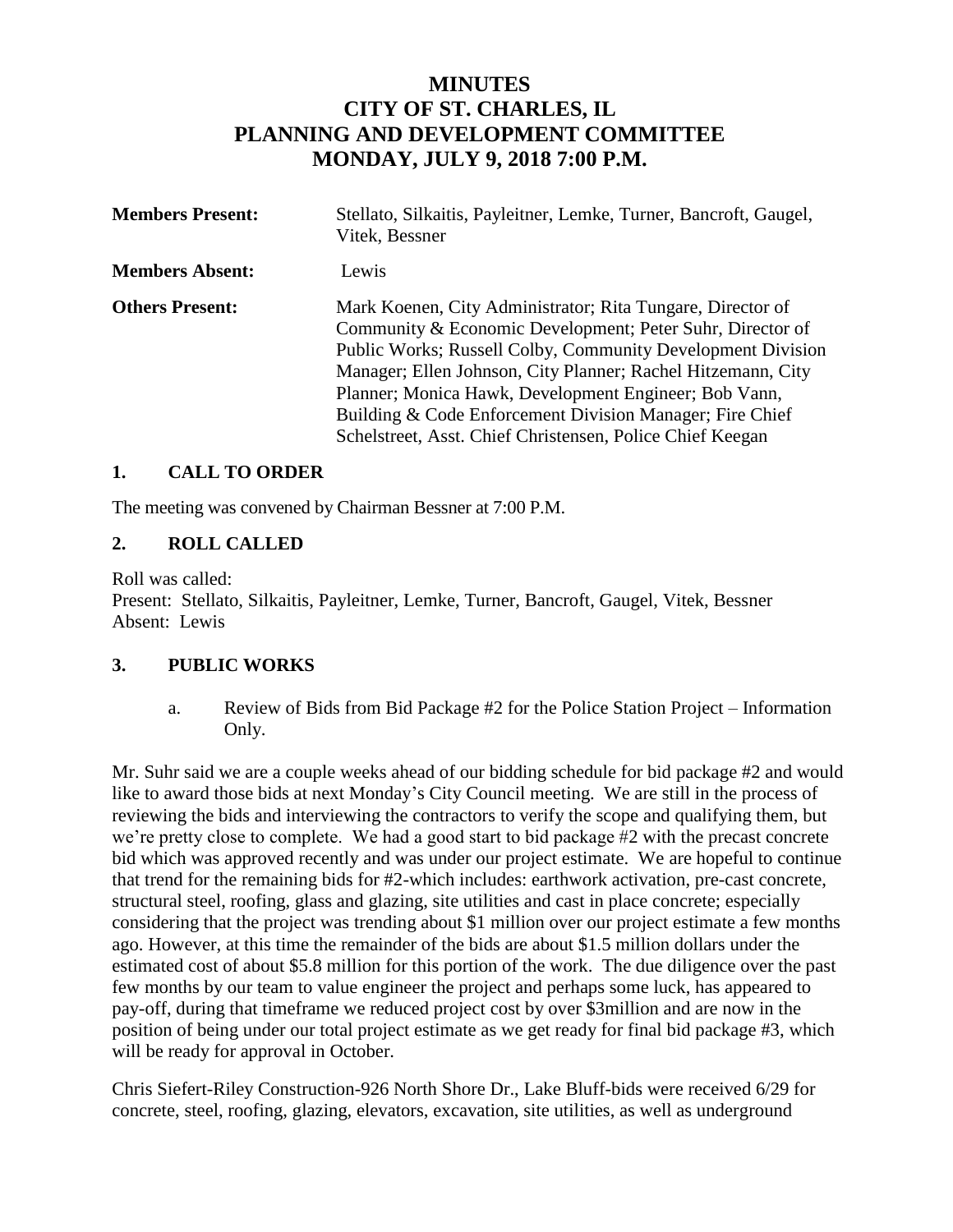storage tank removal. A total of 57 firms were solicited, 37 firms responded, the estimated value of that package is roughly \$7.5million, which includes the pre-cast which was previously accepted; that's just the raw numbers, that excludes the contingencies, bonds, fees. The approximate bid value is just over \$6million which is roughly \$1.5million under. He said they have a few scope reviews left which they will get to this week, they will then finalize the bid tabulations in a final presentation to share. He said there are several alternates the team has under consideration to ensure keeping the project within the budget constraint established by Council. Those adds include:

- Additional rows of underground contention, which our team will be evaluating, roughly \$431,000.
- Maintenance bay at the sally port, it's just the structure and enclosure now, but that section was looked at as an alternate and he highly recommends the city consider it due its cost effectiveness at this point in time.
- Adding different finishes to the precast, whether its thin brick or a colored concrete mix; those may be prohibitive to us not only for cost but from schedule given the time of year, winter is coming a lot quicker than we think for construction.

Some minor deducts:

- Precast wall panel connections
- Alternate roof system, one step down would be a ballasted system, a pvc roof system would be a bit of an upgrade.
- Precast stairs in lieu of metal pan stairs, which makes it really quick for construction to get stairs in right away to have access to the  $2<sup>nd</sup>$  floor right away.
- Continuing and extending the watermain on  $14^{th}$  St. to the north toward Main St. is an alternate they will be evaluating.

At this point in time we're in the middle of bidding package #2 and are celebrating what we wanted to do for structure and shell knowing the climate and the rhetoric that's out there with tariffs and other issues with material price increases; we've been pushing to get this done before any of those take effect, to get ready to start construction the first week of August; depending on the timing of the underground storage tank removal, with completion August, 2019.

Aldr. Lemke said in regard to the panels, will those be tip-ups for exterior walls, or are those for the floors. Mr. Siefert said those are for the tip-ups for the walls.

# *\*Aldr. Stellato recused himself from item 4a at 7:08pm.*

# **4. COMMUNITY & ECONOMIC DEVELOPMENT**

a. Plan Commission recommendation to approve an Amendment to Special Use for Planned Unit Development and PUD Preliminary Plan for Hillcroft Estates, 1147 Geneva Rd.

Ms. Johnson said this is a 1.9 acre parcel on the west side of Geneva Rd., north of the Oakes townhomes. Last June a PUD Amendment was approved by the city for development of a singlefamily home on the property, with a building height in excess of the zoning standard; that home is currently under construction. Avondale Custom homes, the property owner, is proposing to add a second home on the southern half of the lot. They're requesting a PUD amendment to allow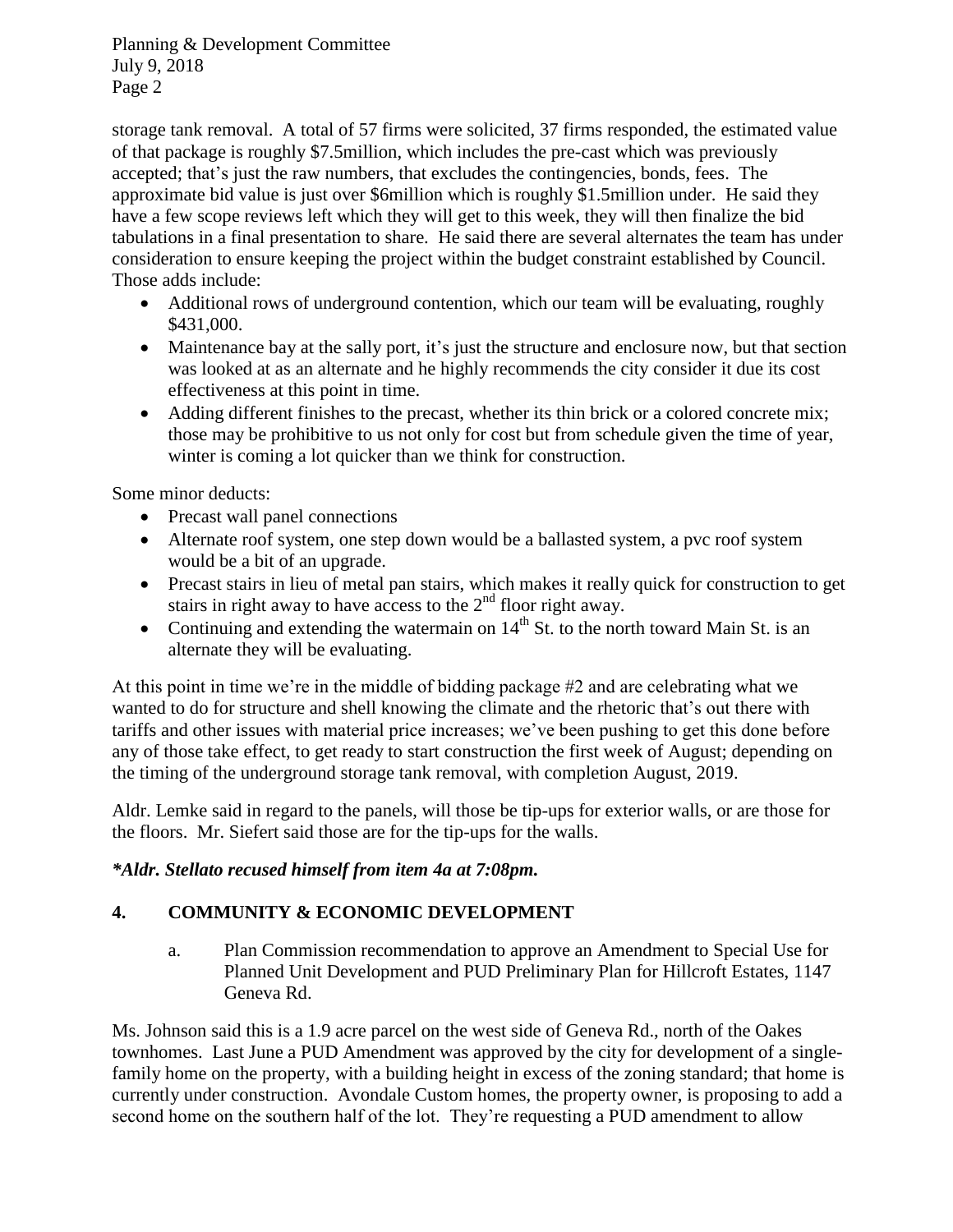division of the property into 2 parcels, doing so without providing a Plat of Subdivision through a Plat Act of Exemption. Each parcel will be just under 1acre in size and both parcels will be accessed from the shared drive off Geneva Rd. Plan Commission held a public hearing on June 5<sup>th</sup> and recommended approval subject to resolution of outstanding staff comments, also subject to widening the driveway as requested by the Fire dept. to retain the tree preservation zone along the west lot line. A revise plan has been submitted, the driveway has been widened and does preserve the tree line, and the Fire dept. has approved the new layout.

Aldr. Silkaitis said the staff report states that if we use this new procedure that they will not have to pay any land cash ordinance or inclusionary housing fees; is that correct. Ms. Johnson said yes that is correct, because a plat of subdivision would not be triggered, the city cannot require them to pay those fees. Aldr. Silkaitis said they are still building a house, therefor they will have students, should they be paying the fees. Ms. Johnson said this is a unique case, they are requesting a PUD deviation from the requirement to provide a plat of subdivision, which she doesn't believe the city has seen before, but the city attorney has said this is a request that can be made. Aldr. Silkaitis said he doesn't have a problem with the request, but he doesn't see how we can exempt them from paying these fees; it doesn't seem right to him and he wouldn't support it.

Aldr. Payleitner asked for an explanation as to why they are exempt. Ms. Johnson said there's a state statute, the plat act; if a property meets certain criteria they can be exempt from providing a plat of subdivision. As a home rule municipality the city is not required to recognize plat act exemptions, however through the PUD process the city attorney has weighed in that there is an opportunity to consider allowing a plat act exemption. Aldr. Payleitner said if another house was being built on an empty lot somewhere, would they be required to pay these fees. Ms. Johnson said typically we do not have single-family PUD's, but PUD aside, if a subdivision was required, they'd have to pay the fees.

Aldr. Lemke said he sees the Plan Commission was generally supportive, but he'd be nervous to do this again and in the future he'll hold to the land cash ordinance, and likewise.

Chairman Bessner asked if this would set any kind of precedent for the future. Ms. Johnson said potentially. Mr. Colby said yes it could for other similar developments; it would need to be a property that qualifies for the "plat act". Single lot splits of an individual parcel that hasn't been subdivided and is split into 2 lots, that qualifies for the plat act exemption. If it was a PUD and they made the request through the PUD to not provide a subdivision plat, similar to this scenario, that request would need to be considered, same as this request is being considered; it would have to be a PUD, it's unusual to have a PUD that's just a 2 lot subdivision; which is how this situation has come up.

Aldr. Payleitner asked if both properties will be exempt. Mr. Colby said fees were not paid on the existing house because it was a previously established lot or parcel that predates our current subdivision regulations. The fee would only come due on the one additional lot, if this was going to be platted through the subdivision process.

Aldr. Bancroft asked what the fee would be. Mr. Colby said it varies based on bedroom count, but it's in the range of up to \$20,000.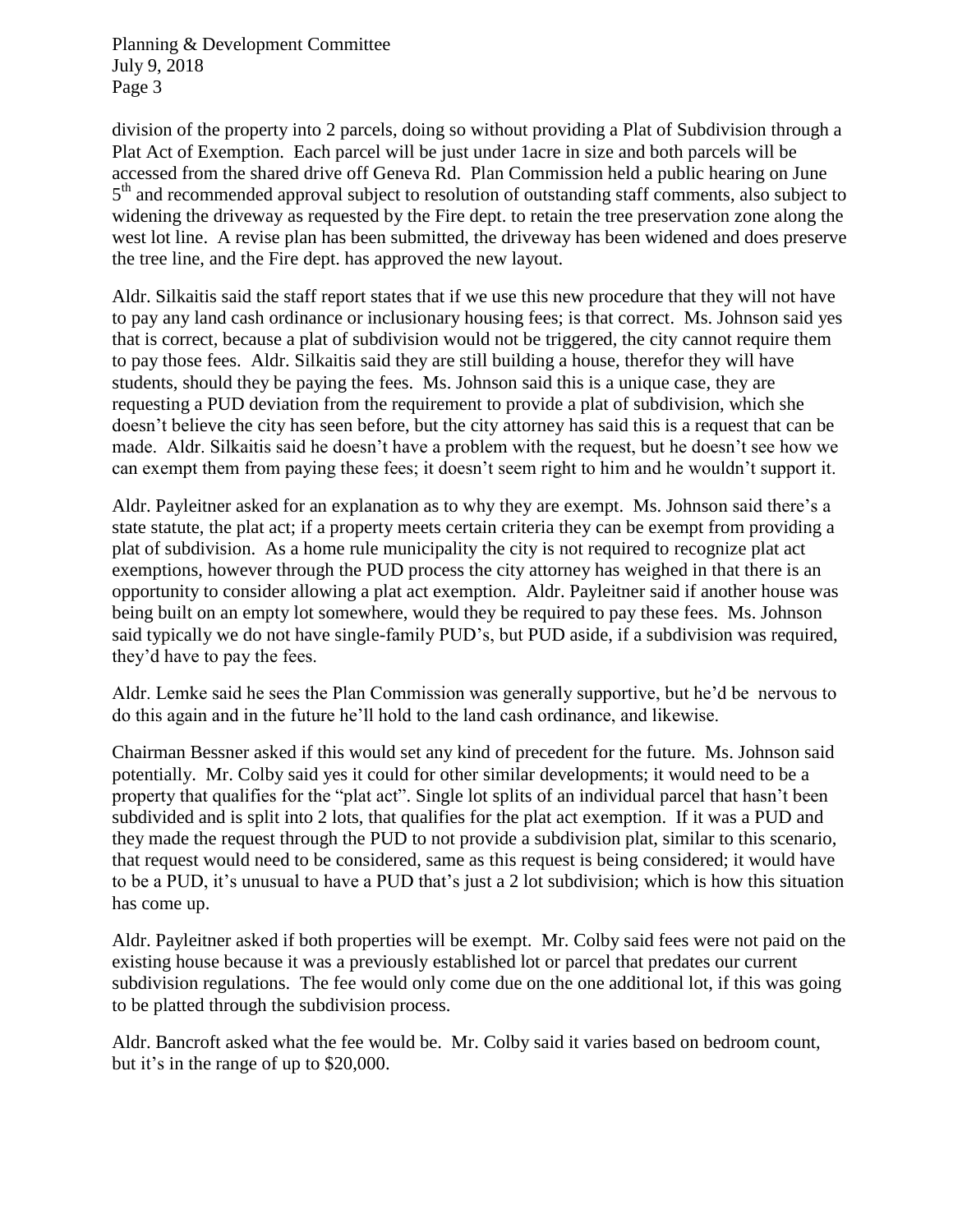**Aldr. Turner made a motion to approve an Amendment to Special Use for Planned Unit Development and PUD Preliminary Plan for Hillcroft Estates, 1147 Geneva Rd. Seconded by Aldr. Bancroft.**

| <b>Roll was called:</b>   |                                     |
|---------------------------|-------------------------------------|
| Ayes:                     | Turner, Bancroft, Gaugel, Vitek     |
| Absent:                   | Lewis                               |
| <b>Recused:</b>           | <b>Stellato</b>                     |
| Nays:                     | <b>Silkaitis, Payleitner, Lemke</b> |
| <b>Motion carried 4-3</b> |                                     |

b. Plan Commission recommendation to approve a Preliminary Plat of Subdivision for Replat of LeRoy Oakes Resubdivision.

Ms. Johnson said this is the  $4<sup>th</sup>$  and final building pad in the LeRoy Oakes Business Park, located on Dean St. west of Randall Rd. The rest of the business park which includes 3 office buildings was constructed in 2006-2007; the park was platted as a single lot and is under common ownership with the individual units within the buildings under condo ownership. Max Bosso of Ryan Companies has requested approval of preliminary plat to create a separate lot for the remaining building pad; a medical office will be constructed on the lot and will be under separate ownership from the rest of the park. The proposed lot is 34,000 sq. ft. which covers the building footprint, landscape areas and the front drive, the building is about 23,000 sq. ft., a portion of the stormwater detention facility will be vacated to allow the paving area to be extended to the south. Plan Commission recommended approval subject to resolution of outstanding staff comments, as well as providing a fence around the detention pond perimeter; revised plans have been submitted showing that fence around the perimeter of the pond.

## **Aldr. Stellato made a motion to approve a Preliminary Plat of Subdivision for Replat of LeRoy Oakes Resubdivision. Seconded by Aldr. Turner. Approved unanimously by voice vote. Motion carried 8-0.**

c. Recommendation to approve a Minor Change to PUD Preliminary Plan for Anthony Place at Prairie Centre PUD.

Mr. Colby said GC Housing Development, LLC is requesting the minor change which includes:

- Connecting 2 planned building footprints together into a single structure with a central covered entry way.
- Relocating the garage access points to the ends of the building.
- Changing the structure from 3.5 to 4 stories so the parking and lowest level would be at grade as opposed to partially below grade.

The PUD Ordinance anticipated that the buildings could be connected in the manner that's proposed, however the PUD does suggests that the connecting portion of the building be recessed or bumped in, as opposed to bumped out, which is being proposed in the plans where there's a connecting tower element between the 2 buildings. Staff believes the design as proposed along with the addition of the covered entry way provides the desired visual break between the 2 buildings along the face. Staff has reviewed the application and determined the minor change